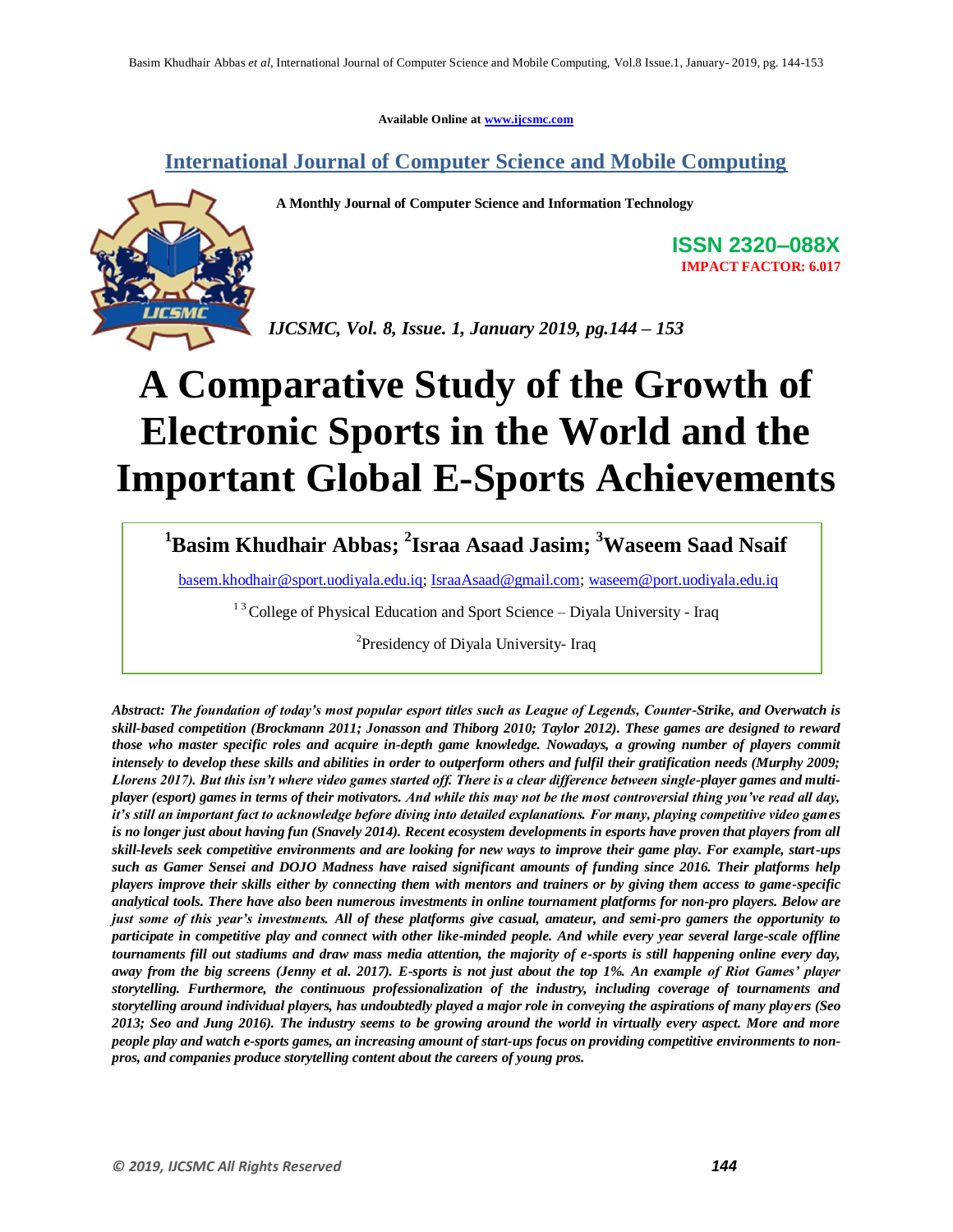#### **1. Introduction**

The research of achievement and gratification systems in video games has become a popular and intriguing cross-disciplinary research topic especially over the last 10 years (Hoffman and Nadelson 2009; Heeter et al. 2011; Blair 2012). However, many of the studies within this field, such as the one by Hoffman and Nadelson (2009), focus on single-player games and their particular motivators. Unsurprisingly, these studies found that single-player gamers are mostly motivated by in-game challenges (e.g. quests) while their competitiveness is driven by the desire to achieve certain goals (predetermined by the game or set individually by the player). 100%- a game such as the Witcher 3 or Fallout, for example, can leave players satisfied and proud of their own performance. More interesting, however, are the different motivators in multi-player (esports) games. For instance, Murphy (2009) argues that preliminary research showed that theoretical approaches from traditional sports psychology can be used to examine different motivators in video games. The author therefore makes use of Nicholls' (1984, 1989) motivational framework which distinguishes between task-involvement and ego-involvement. Nicholls proposes that some athletes judge themselves and their abilities based on their own level of effort, performance, and personal improvement — this is called task-involvement. These athletes are likely to be more motivated by intrinsic factors linked to the nature of the task rather than by the actual outcome. Task-involved esports players will look at their past performance and effort in order to find new ways to improve their game. (By the way, single-player games also cater to players' task-involvement by challenging them, for instance, with difficult quests and timed missions. Ego-involved athletes and esport players, on the other hand, judge their own ability by outperforming others. They are motivated to improve themselves and beat others ingame because they want to feed their ego and receive praise from their peers. It may therefore be argued that ego-involved players will be more prone to hit ‗slumps' or go on tilt. Failing to outperform their opponents challenges their view of themselves. Today's competitive esports titles encourage both task- and ego-involvement through in-depth performance statistics and leaderboards that let players compare themselves with others right down to the last detail. To be fair, the best of the best in sports as well as esports will most likely always be motivated by both, task- and ego-involvement. Thus, you will often find that players such as Bjergsen, Doublelift or TaZ are their own most vocal critiques. They continuously acknowledge and analyse their own flaws, and work relentlessly to improve themselves even if they already outperform the majority of their peers. — Judging on several interviews, I would even say that Doublelift in particular has made a significant shift from being majorly ego-involved to being more task-involved in recent times. In 2019 it is estimated that the total audience of esports will grow to 454 million viewers and that revenues will increase to over US\$1 billion**.[4]** The increasing availability of online streaming media platforms, particularly Panda.tv, YouTube, and Twitch have become central to the growth and promotion of esports competitions**.[3]** Demographically, Major League Gaming has reported viewership that is approximately 85% male and 15% female, with a majority of viewers between the ages of 18 and 34**.[5]** Despite this, several female personalities within esports are hopeful about the increasing presence of female gamers**.[6][7]** South Korea has several established esports organizations, which have licensed pro gamers since the year 2000. Recognition of esports competitions outside of South Korea has come somewhat slower. Along with South Korea, most competitions take place in Europe, North America and China. Despite its large video game market, esports in Japan is relatively underdeveloped, and this has been attributed largely to its broad anti-gambling laws which prohibit paid professional gaming tournaments**. [8][9]**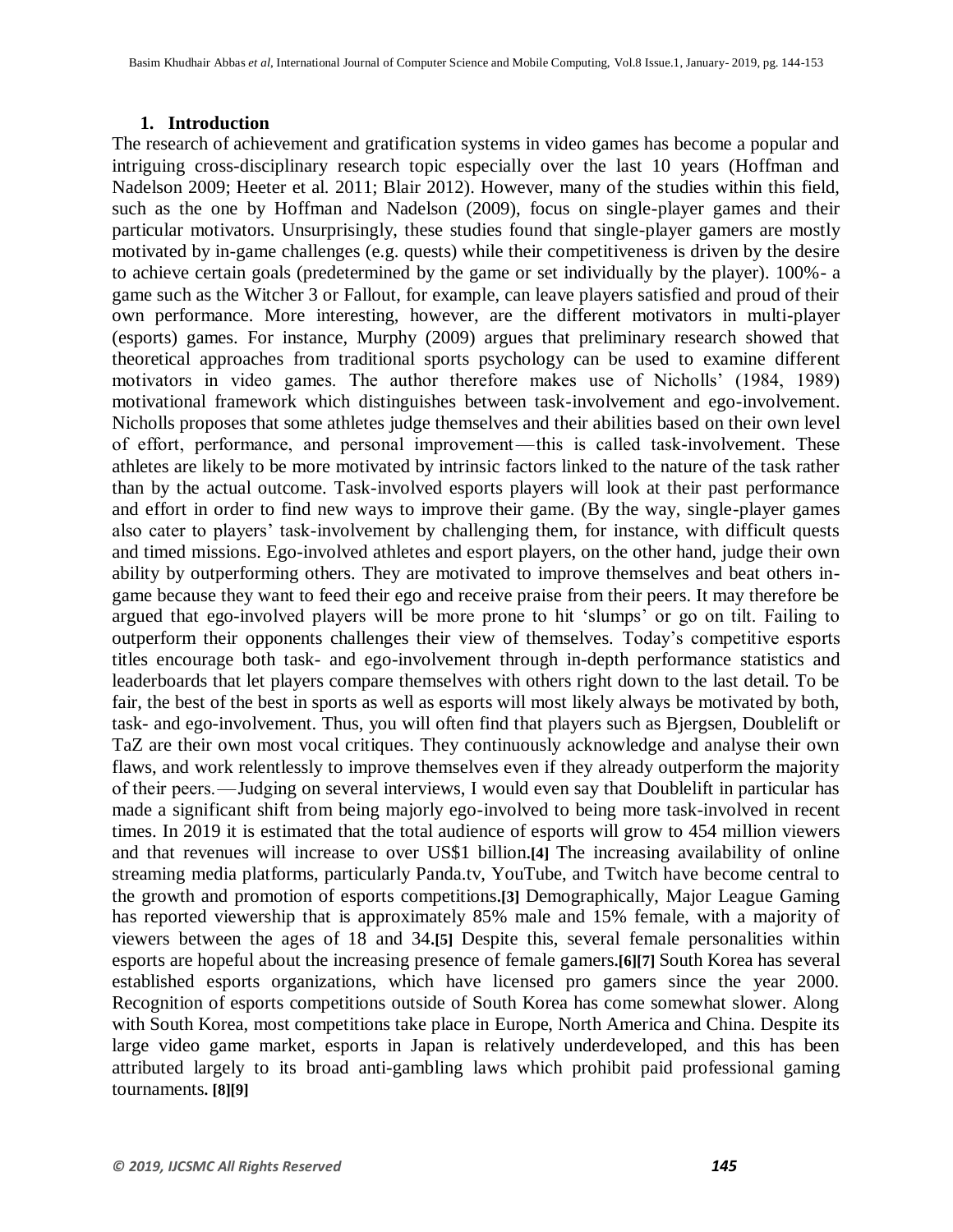#### **1.1 Esports specific motivators**

Across the majority of studies that I read, the most prevalent motivators for playing esports games were found to be related to competition, challenge, and social interactions (Hoffmann and Nadelson 2009; Martončik 2015; Weiss 2011; Weiss and Schiele 2013; Seo 2016). Contrary to single-player games' motivators, 'fun' was more often than not found to be a result of winning in competitions rather than an end in itself (Weiss and Schiele 2013; Seo 2016). Yet, it has to be noted that there were significant methodological differences between these studies which may explain some of the inconsistencies in the findings. The three above-mentioned motivators, however, were consistently found as motivational themes throughout all studies.

#### **1.2 Competitive drive and gratification in video games**

The research of achievement and gratification systems in video games has become a popular and intriguing cross-disciplinary research topic especially over the last 10 years (Hoffman and Nadelson 2009; Heeter et al. 2011; Blair 2012). However, many of the studies within this field, such as the one by Hoffman and Nadelson (2009), focus on single-player games and their particular motivators. Unsurprisingly, these studies found that single-player gamers are mostly motivated by in-game challenges (e.g. quests) while their competitiveness is driven by the desire to achieve certain goals (predetermined by the game or set individually by the player). 100% a game such as the Witcher 3 or Fallout, for example, can leave players satisfied and proud of their own performance. More interesting, however, are the different motivators in multi-player (esports) games. For instance, Murphy (2009) argues that preliminary research showed that theoretical approaches from traditional sports psychology can be used to examine different motivators in video games. The author therefore makes use of Nicholls' (1984, 1989) motivational framework which distinguishes between task-involvement and ego-involvement. Nicholls proposes that some athletes judge themselves and their abilities based on their own level of effort, performance, and personal improvement — this is called task-involvement. These athletes are likely to be more motivated by intrinsic factors linked to the nature of the task rather than by the actual outcome. Task-involved esports players will look at their past performance and effort in order to find new ways to improve their game. (By the way, single-player games also cater to players' task-involvement by challenging them, for instance, with difficult quests and timed missions. … All you had to do was follow the damn train CJ. ) Ego-involved athletes and e-sport players, on the other hand, judge their own ability by outperforming others. They are motivated to improve themselves and beat others in-game because they want to feed their ego and receive praise from their peers. It may therefore be argued that ego-involved players will be more prone to hit 'slumps' or go on tilt. Failing to outperform their opponents challenges their view of themselves. Today's competitive esports titles encourage both task- and egoinvolvement through in-depth performance statistics and leaderboards that let players compare themselves with others right down to the last detail. To be fair, the best of the best in sports as well as esports will most likely always be motivated by both, task- and ego-involvement. Thus, you will often find that players such as Bjergsen, Doublelift or TaZ are their own most vocal critiques. They continuously acknowledge and analyse their own flaws, and work relentlessly to improve themselves even if they already outperform the majority of their peers.—Judging on several interviews, I would even say that Doublelift in particular has made a significant shift from being majorly ego-involved to being more task-involved in recent times.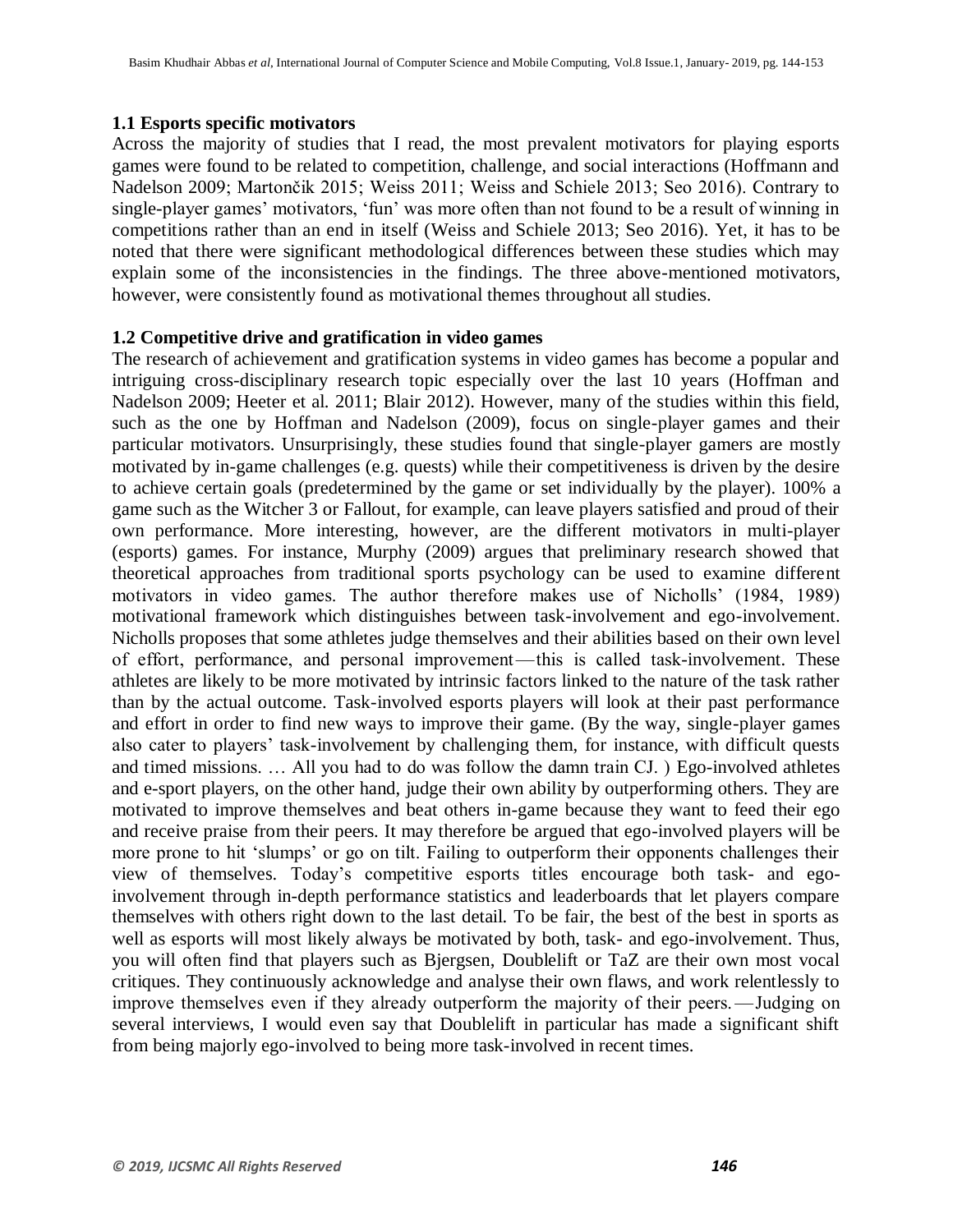#### **2. Classification as a sport**

Labeling video games as sports is a controversial point of debate**.[8]** While some point to the growth in popularity of esports as justification for designating some games as sports, others contend that video games will never reach the status of "true sports". However popularity is not the only reason identified: some have argued that "careful planning, precise timing, and skillful execution**"[64]** ought to be what classifies an activity as sport, and that physical exertion and outdoor playing areas are not required by all traditional or non-traditional "sports". In a 2014 technology conference, when asked about the recent buyout of popular game streaming service Twitch, ESPN president John Skipper described esports as "not a sport – [they're] a competition**."[9]** In 2013 on an episode of Real Sports with Bryant Gumbel the panelist openly laughed at the topic**.** In addition, many in the fighting games community maintain a distinction between their competitive gaming competitions and the more commercially connected esports competitions of other genres**.** Video games are sometimes classified as a mind sport**.** In the 2015 World Championship hosted by the International Esports Federation, an esports panel was hosted with guests from international sports society to discuss the future recognition of esports as a recognized, legitimate sporting activity worldwide**.** In 2013, Canadian League of Legends player Danny "Shiphtur" Le became the first pro gamer to receive an American P-1A visa, a category designated for "Internationally Recognized Athletes**".** In 2014, Turkey's Ministry of Youth and Sports started issuing e-Sports Player licenses to players certified as professionals**.** In 2016, the French government started working on a project to regulate and recognize esports**.** The Games and Amusements Board of the Philippines started issuing athletic license to Filipino esports players who are vouched by a professional esports team in July 2017**. [10]**To help promote esports as a legitimate sport, several esports events have been run alongside more traditional international sport competitions. The 2007 Asian Indoor Games was the first notable multi-sport competition including esports as an official medal-winning event alongside other traditional sports, and the later editions of the Asian Indoor Games and its successor the Asian Indoor and Martial Arts Games have always included esports as an official medal event or an exhibition event up to now. Moreover, the Asian Games, which is the Asian top-level multi-sport competition, will also include esports as a medal event at the 2022 edition; esports around games such as Hearthstone, Starcraft II, and League of Legends were presented as an exhibition event at the 2018 Asian Games as a lead-in to the 2022 games. The 2019 Southeast Asian Games will include six medal events for esports**.** 

# **3. Types of E-sports games**

Esports are video games played in professional competitions. These games are played online so they require a good internet connection. The E-sport industry is productive and it is expected to grow more with the growing usage of the internet. Esports are classified into different genres. The genres include First-person shooter, fighting games, Real-time strategy, racing, sport games, and multiplayer online battle arena among many others. The multiplayer online battle arena (MOBA) is popular compared to the other genres because it has a high number of participants and viewers. The earliest games to be in tournaments were the fighting games. The real-time strategy games are competed on personal computers on the internet. The Real-time strategy games are popular since you do not have to move from your area to participate. Each of these genres has different games from which you can choose. Over the years, there are games that have been top rated multiple times and have remained at the top of the list constantly. Here is the list of games that have been top rated this year: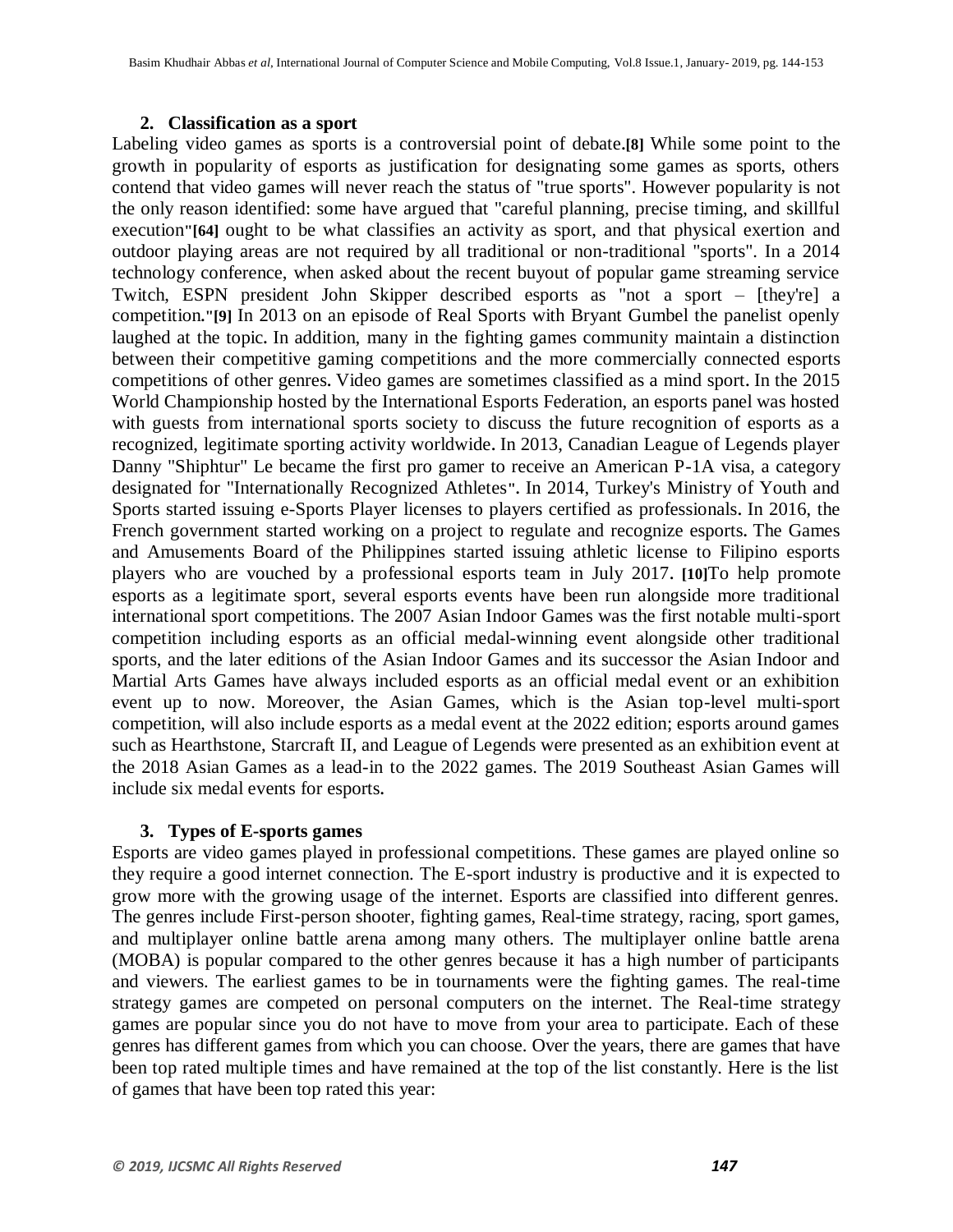# **League of Legends**

This is a game developed by the Riot games and it was published in 2009. This multiplayer online battle arena game has been featured in tournaments like LoL tournament and Electronic Sports league season. It is free to play and it has prize pools of over 6 million US dollars.

# **Overwatch**

This game has multiple game modes, cool characters, and colorful levels. It is a first-person shooter game that many have attested that it is enjoyable. This game is successful because of several esports initiatives that it is involved in like the Overwatch world cup. You can check related to sports game here https://www.esports.net/

# **Counter Strike: Global Offensive (CS: GO)**

This game was launched in 2012 and since then it has been doing well because of its competitiveness in the esports circuit. It is part of a 1 million dollars prize pool competition known as the Eleague major. This game is the most popular esport grant watched and played by people especially in United Kingdom.

# **Starcraft 2**

It is a real-time strategy game, which was launched in 2010. This game is more popular in Korea compared to the western countries. The game has been hosted in several leagues like the GOMTV Global Starcraft 2 League, North American Star league, Team Liquid Star League, and Intel Extreme Masters.

# **Defense of the Ancient (DOTA) 2**

This game is a multiplayer online battle arena (MOBA) type of game. It is free to play and you choose one hero from more than 100 to help you in the battlefield and achieve victory for your team. This game has been featured in tournaments such as World Cyber games and DreamHack. The public debut of this game was in 2011 at The International.

# **Call of Duty: World War 2**

This first-person shooter game was initially played on Xbox. The game is now played on the play station consoles. Call of Duty is a series of games and World War 2 is more popular this year because of its exceptionally competitive gaming communities. Call of duty is featured in the Call of Duty League held annually in United Kingdom, North America, Australia, and Latin America.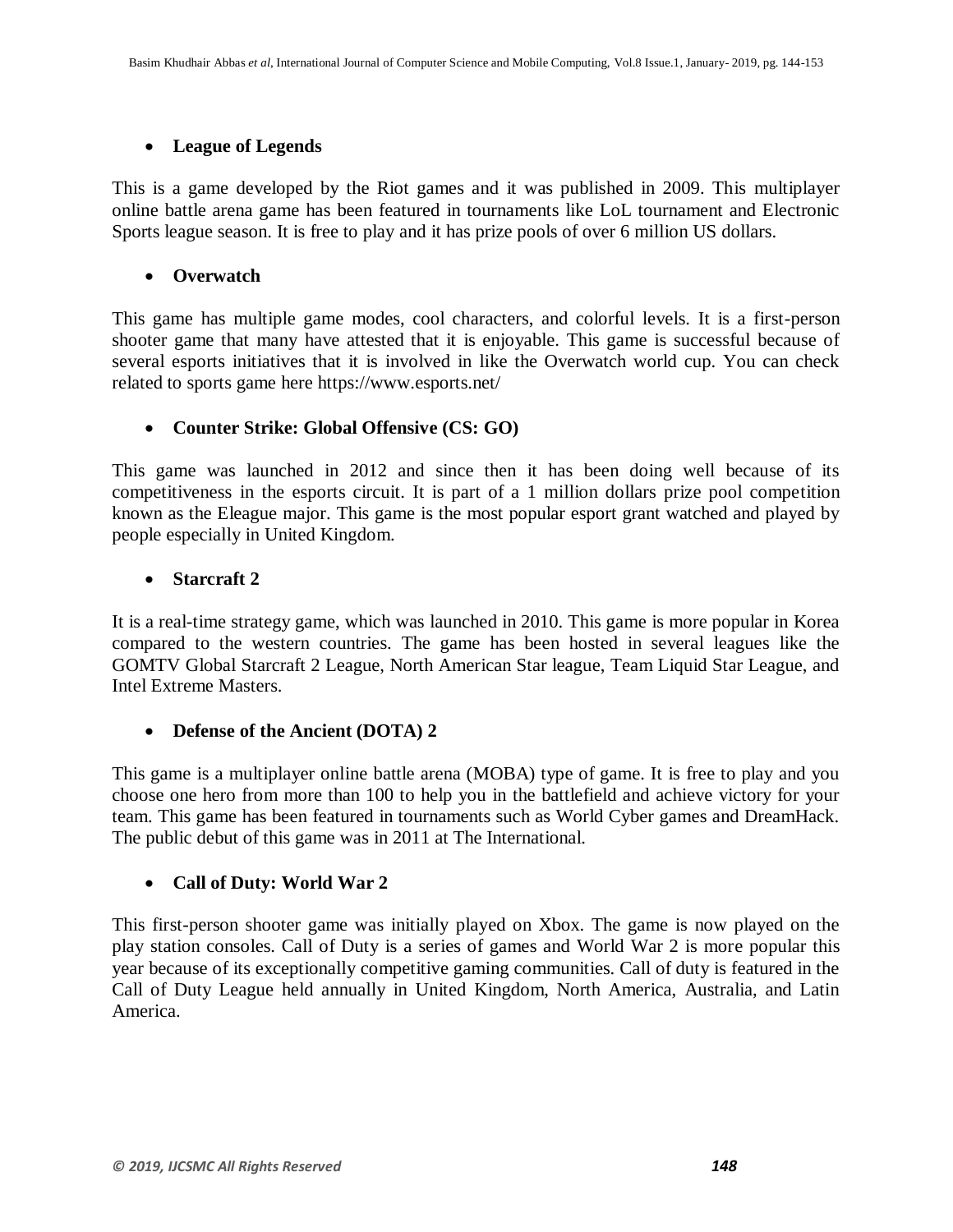#### **4. Olympic Games recognition**

The Olympic Games are also seen as a potential method to legitimize esports. A summit held by the International Olympic Committee (IOC) in October 2017 acknowledged the growing popularity of esports, concluding that "Competitive 'esports' could be considered as a sporting activity, and the players involved prepare and train with an intensity which may be comparable to athletes in traditional sports" but would require any games used for the Olympics fitting "with the rules and regulations of the Olympic movement**".** Two difficulties remain for presenting esports as an Olympic event according to IOC President Thomas Bach: that they would need to restrict those that present violent gameplay, and that there is currently a lack of a global sanctioning body for esports to coordinate further**.[86]** On the issue of violence, while Bach acknowledged that many Olympic sports bore out from actual violent combat, "sport is the civilized expression about this. If you have e-games where it's about killing somebody, this cannot be brought into line with our Olympic values." Due to that, it was suggested that the IOC would approve more of esports centered on games that simulate real sports, such as the NBA 2K or FIFA series. **[11]** The issues around esports have not prevented the IOC from exploring what possibilities there are for incorporation into future Olympics. During July 2018, the IOC and the Global Association of International Sports Federations (GAISF) held a symposium and inviting major figures in esports, including Epic Games' Mark Rein, Blizzard Entertainment's Mike Morhaime, and esports players Dario "TLO" Wünsch, Jacob "Jake" Lyon, and Se-yeon "Geguri" Kim, for these organizations "to gain a deeper understanding of esports, their impact and likely future development, so that [they] can jointly consider the ways in which [they] may collaborate to the mutual benefit of all of sport in the years ahead**".[12]** The IOC has tested the potential for esports through exhibition games. With support of the IOC, Intel sponsored exhibition esport events for StarCraft II and Steep prior to the 2018 Winter Olympics in Pyeongchang, and five South Korean esport players were part of the Olympic Torch relay**. [13]** A similar exhibition showcase, the eGames, was held alongside the 2016 Summer Olympics in Rio de Janeiro, though this was not supported by the IOC. Leaders in Japan are becoming involved to help bring esports to the 2020 Summer Olympics and beyond, given the country's reputation as a major video game industry center. Esports in Japan had not flourished due to the country's anti-gambling laws that also prevent paid professional gaming tournaments, but there were efforts starting in late 2017 to eliminate this issue**. [9]** At the suggestion of the Tokyo Olympic Games Committee for the 2020 Summer Olympics, four esports organizations have worked with Japan's leading consumer organization to exempt esports tournaments from gambling law restrictions. Takeo Kawamura, a member of the Japanese House of Representatives and of the ruling Liberal Democratic Party, led a collation of ruling and opposing politicians to support esports, called the Japan esports Union, or JeSU;[**14]** Kawamura said that they would be willing to pass laws to further exempt esports as needed so that esports athletes can make a living playing these sports. So far, this has resulted in the ability of esports players to obtain exemption licenses to allow them to play, a similar mechanism needed for professional athletes in other sports in Japan to play professionally**.[9]** The first such licenses were given out in mid-July 2018, via a tournament held by several video game publishers to award prizes to many players but with JeSU offered these exemption licenses to the top dozen or so players that emerge, allowing them to compete in further esports events.[**15]** The Tokyo Olympic Committee has also planned to arrange a number of esports events to lead up into the 2020 games**.[9]** The organization committee for the 2024 Summer Olympics in Paris were in discussions with the IOC and the various professional esport organizations to consider esports for the event, citing the need to include these elements to keep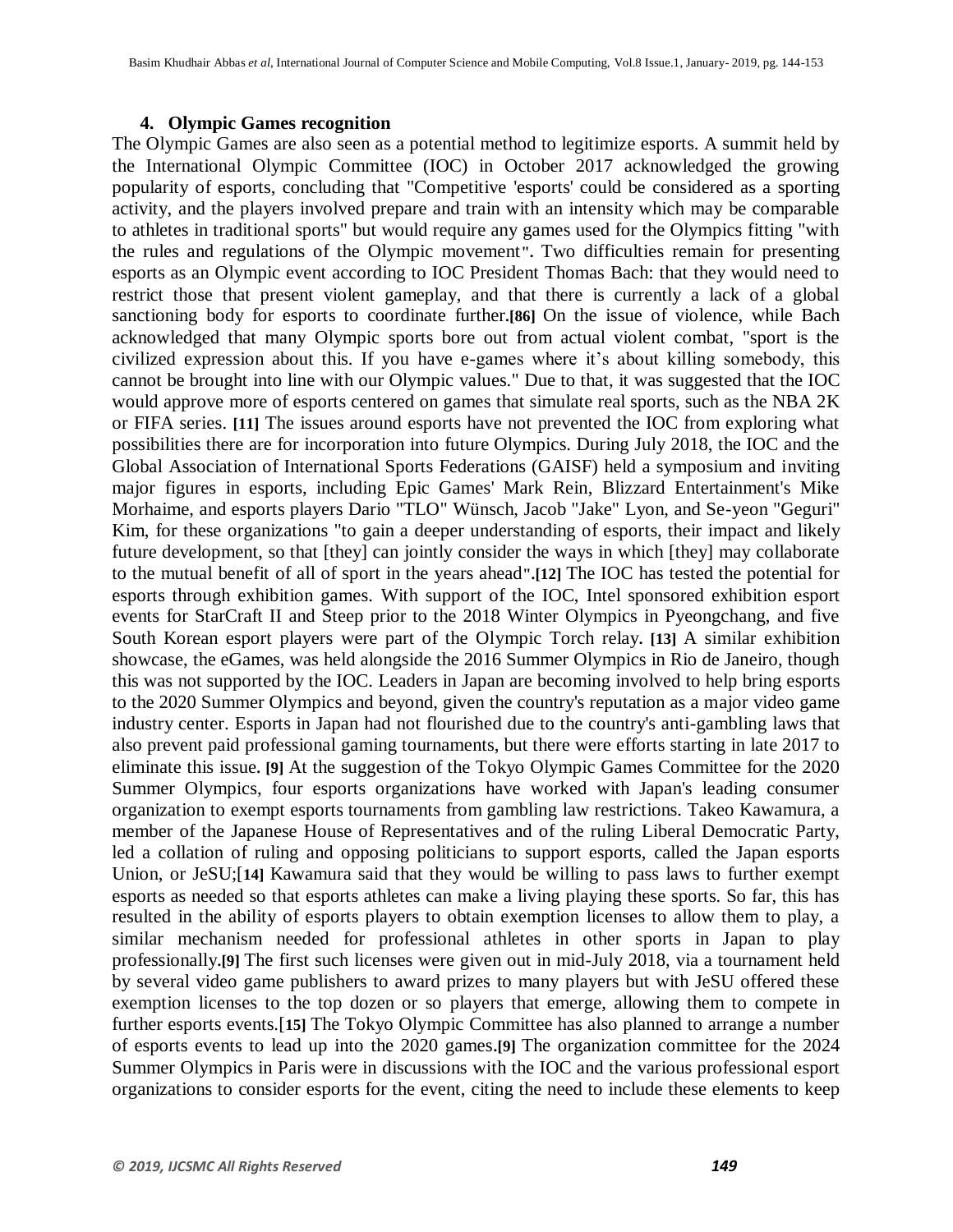the Olympics relevant to younger generations.[**16]** Ultimately, the organization committee determined esports were premature to bring to the 2024 Games as medal events, but have not ruled out other activities related to esports during the Games**.[17]**

#### **5. Player exploitation**

There has been some concern over the quality of life and potential mistreatment of players by organizations, especially in South Korea. Korean organizations have been accused of refusing to pay competitive salaries, leading to a slow exodus of Korean players to other markets. In an interview, League of Legends player Bae "Dade" Eo-jin said that "Korean players wake up at 1pm and play until 5am", and suggested that the 16 hour play schedule was a significant factor in causing burnout. **[18]** Concerns over the mental health of players intensified in 2014 when League of Legends player Cheon "Promise" Min-Ki attempted suicide a week after admitting to match fixing**.[158]** To combat the negative environment, Korean League of Legends teams were given new rules for the upcoming 2015 season by Riot Games, including the adoption of minimum salaries for professional players, requiring contracts and allowing players to stream individually for additional player revenue**.[19]** Players must handle their own treatments and carry their own medical insurance, which is opposite of the norm with professional sports teams. Since most esports play requires many actions per minute, some players may get repetitive strain injuries, causing hand or wrist pain**. [20]**

# **6. Economics**

League of Legends Championship Series and League of Legends Champions Korea offer guaranteed salaries for players. **[21]** Despite this, online streaming is preferred by some players, as it is in some cases more profitable than competing with a team and streamers have the ability to determine their own schedule. The International tournament awards US\$10 million to the winners, however teams that do not have the same amount of success often do not have financial stability and frequently break up after failing to win**.[22]** In 2015 it was estimated by SuperData Research that the global esports industry generated revenue of around US\$748.8 million that year. Asia is **the leading esports market with over \$321 million in revenue, North America is around \$224** million, and Europe has \$172 million and the rest of the world for about \$29 million. Global esports revenue is estimated to reach \$1.9 billion by 2018. The number of female viewers has been growing in esports, with an estimated 30% of esports viewers being female in 2013, an increase from 15% from the previous year. However, despite the increase in female viewers, there is not a growth of female players in high level competitive esports. The top female players that are involved in esports mainly get exposure in female-only tournaments, most notably Counter-Strike, Dead or Alive 4, and StarCraft II. All-female esports teams include Frag Dolls and PMS Clan.

# **7. Data analytics and machine learning**

With the growing popularity of machine learning in data analytics,esports has been the focus of several software programs that analyze the plethora of game data available. Based on the huge number of matches played on a daily basis globally (League of Legends alone had a reported 100 million active monthly players worldwide in 2016**[23]** and an average of 27 million League of Legends games played per day reported in 2014**[24]** )**,** these games can be used for applying bigdata machine learning platforms. Several games make their data publicly available, so websites aggregate the data into easy-to-visualize graphs and statistics. In addition, several programs use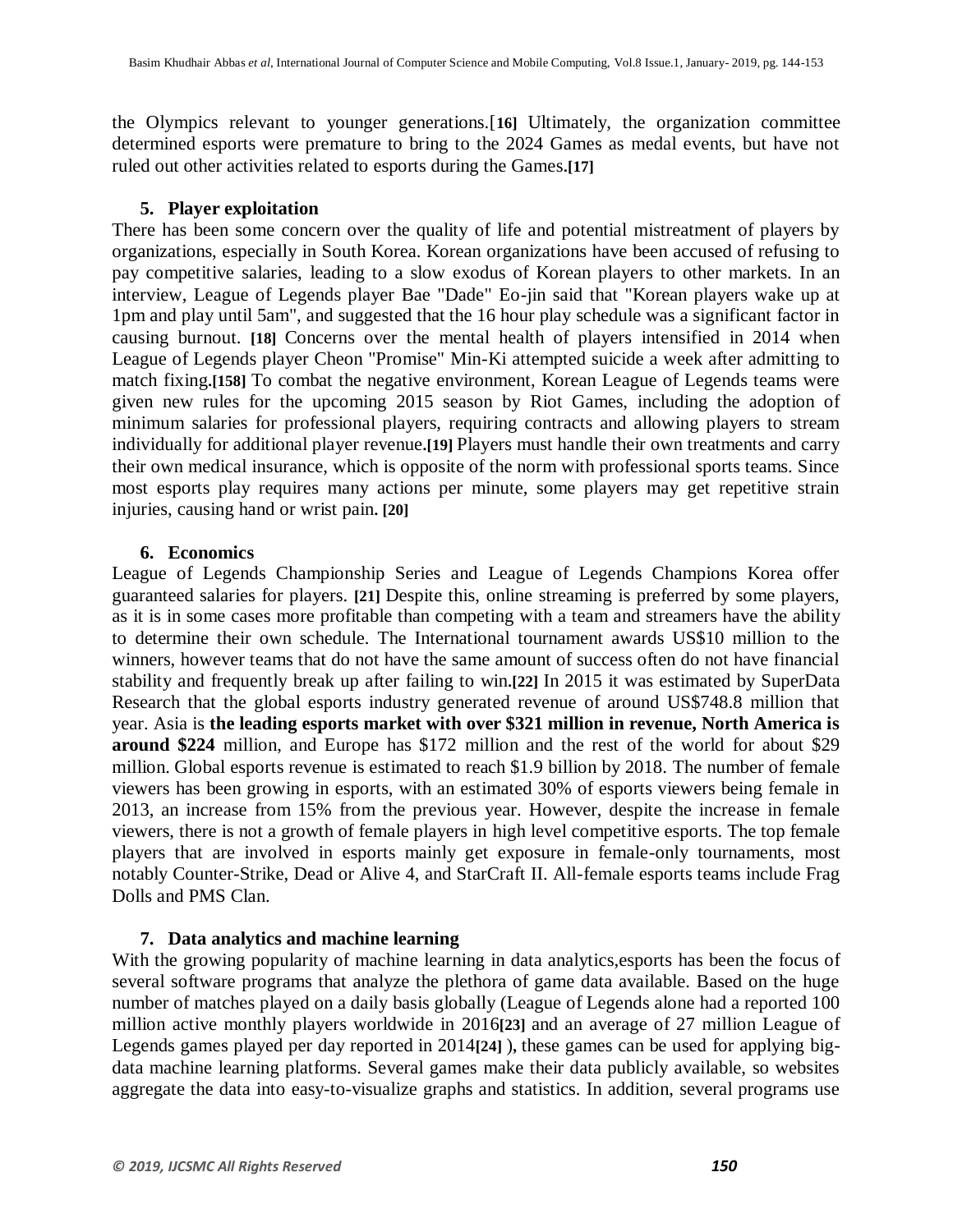machine learning tools to predict the win probability of a match based on various factors, such as team composition**. [25]** In 2018, the DotA team Team Liquid partnered with a software company to allow players and coaches to predict the team's success rate in each match and provide advice on what needs to be changed to improve performance**. [26] [27]**

#### **8. Conclusion**

Esports, short for "electronic sports," transforms online gaming into a spectator sport. The experience is similar to watching a professional sporting event, except that instead of watching a physical event, spectators watch video gamers compete against each other in a virtual environment. If it's hard to imagine why anyone would watch somebody else playing a video game, just think about how enjoyable it is to watch Lebron James or Steph Curry play basketball. Just as traditional sports fans enjoy watching top athletes perform at the top of their craft, the same is true of those who watch top video gamers compete. This industry includes not only traditional sports-related games like NBA2K and FIFA, but also—and more notably—games such as League of Legends, Counter-Strike, and Dota. As we'll discuss later, individual players can either stream themselves playing to earn money or join larger organizations to compete for large cash prizes. The players can engage with their fans in a variety of ways including social media, live-streaming platforms, and in-person at tournaments. On the other side, fans can watch and follow their favorite teams compete in regional and global tournaments. Many technology platforms, services, events, analytics platforms, and substantial investor capital surrounds this ecosystem as it continues to grow. When we look at esports and its global traction, we are immediately reminded of the rise of social media. As users adopted social media, companies like Facebook, Instagram, and Snapchat each saw high traction (globally, just like with esports) but did not come up with effective monetization strategies until further down the road. Today, as you know, these companies are now worth billions. we see this as analogous to the global adoption of esports in that esports currently has an audience of 385 million, yet only generates ~\$1 billion in revenue. Therefore, this is why we believe esports is possibly one of the best investment opportunities of the coming decade. From an investment perspective, though esports revolves around competitive gaming, it is ultimately a digital media and entertainment investment opportunity. The challenge and opportunity ahead involves monetizing this user and viewer base, which is still in its incipient stages. The chart below displays video gaming's surprising rise over Facebook, Snapchat, and Instagram when it comes to daily minutes spent.

# **References**

- **1.** *Ben Popper (30 September 2013).* **["Field of Streams: How Twitch Made Video Games a](https://www.theverge.com/2013/9/30/4719766/twitch-raises-20-million-esports-market-booming)  [Spectator Sport"](https://www.theverge.com/2013/9/30/4719766/twitch-raises-20-million-esports-market-booming)***. The Verge***. Retrieved 9 October 2013***.*
- **2. [Global esports revenues to top \\$1 billion in 2019: report"](https://www.reuters.com/article/us-videogames-outlook-idUSKCN1Q11XY)***. Reuters. 12 February 2019***. Retrieved 21 May 2019***.*
- **3. [Major League Gaming reports COWS GO MOO 334 percent growth in live video"](http://www.gamespot.com/news/major-league-gaming-reports-334-percent-growth-in-live-video-6400010)***. GameSpot. 14 November 2012***. Retrieved 8 October 2013***.*
- **4.** *John Gaudiosi (28 April 2012).* **["Team Evil Geniuses Manager Anna Prosser Believes More](https://www.forbes.com/sites/johngaudiosi/2012/04/28/team-evil-geniuses-manager-anna-prosser-believes-more-female-gamers-will-turn-pro/)  [Female Gamers Will Turn Pro"](https://www.forbes.com/sites/johngaudiosi/2012/04/28/team-evil-geniuses-manager-anna-prosser-believes-more-female-gamers-will-turn-pro/)***. Forbes***. Retrieved 8 October 2013***.*
- **5.** *John Gaudiosi (29 July 2012).* **["Taipei Assassins Manager Erica Tseng Talks Growth Of](https://www.forbes.com/sites/johngaudiosi/2012/07/29/taipei-assassins-manager-erica-tseng-talks-growth-of-female-gamers-in-league-of-legends/)  [Female Gamers In League Of Legends"](https://www.forbes.com/sites/johngaudiosi/2012/07/29/taipei-assassins-manager-erica-tseng-talks-growth-of-female-gamers-in-league-of-legends/)***. Forbes***. Retrieved 8 October 2013***.*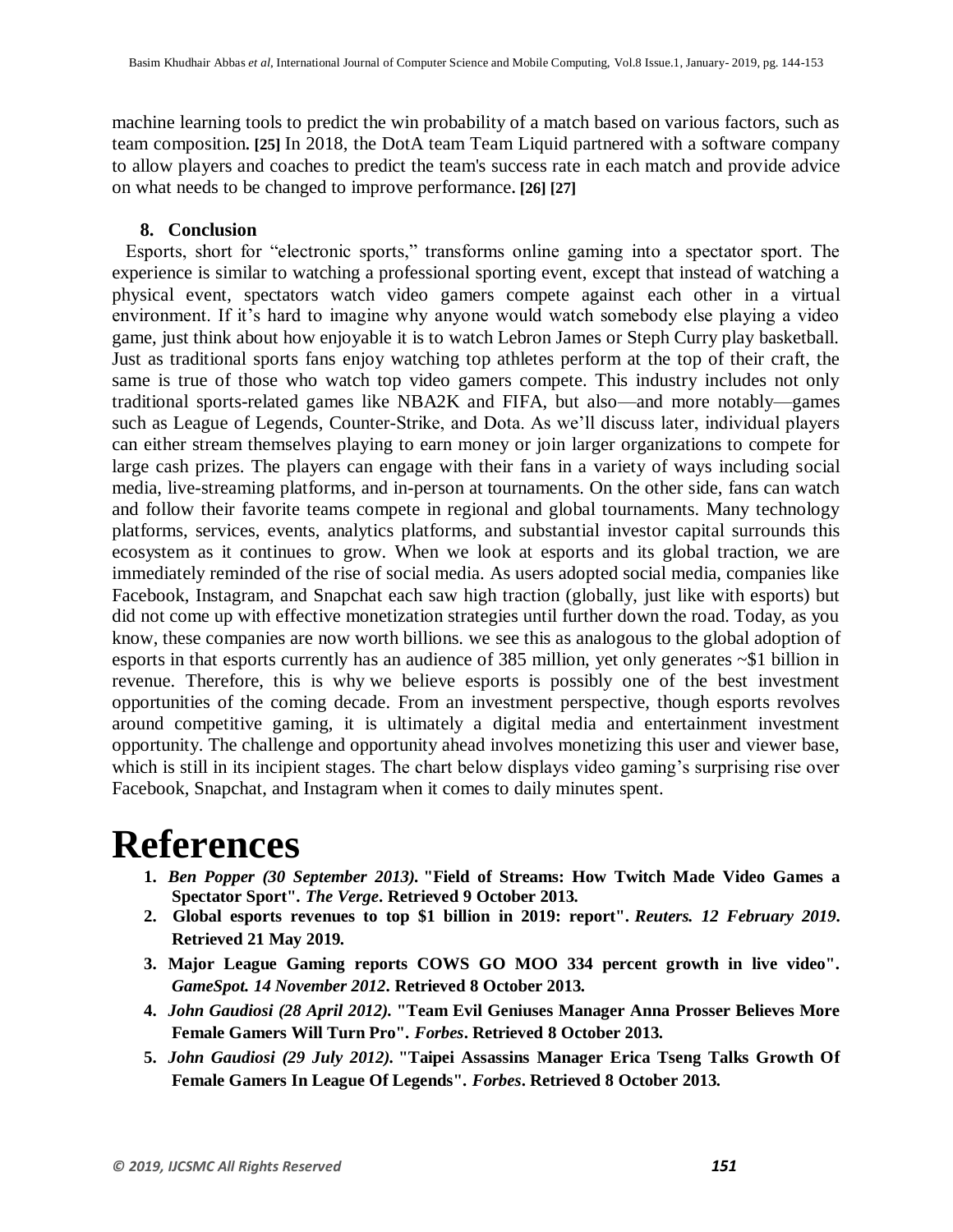- **6.** *Andrew Groen (14 May 2013).* **["Why gamers in Asia are the world's best eSport athletes"](http://www.pcworld.com/article/2036844/why-gamers-in-asia-are-the-worlds-best-esport-athletes.html)***. PC World***. Retrieved 7 October 2013***.*
- **7. [Jump up to:a](https://en.wikipedia.org/wiki/Esports#cite_ref-bloomberg_olympics_2024_9-0) [b](https://en.wikipedia.org/wiki/Esports#cite_ref-bloomberg_olympics_2024_9-1) [c](https://en.wikipedia.org/wiki/Esports#cite_ref-bloomberg_olympics_2024_9-2) [d](https://en.wikipedia.org/wiki/Esports#cite_ref-bloomberg_olympics_2024_9-3)** *Yuji Nakamura; Emi Nobuhiro; Takako Taniguchi (18 January 2018).* **["Shinzo Abe's Party Wants Japan Ready for Video Games in](https://www.bloomberg.com/news/articles/2018-01-18/shinzo-abe-s-party-wants-japan-ready-for-video-games-in-olympics)  [Olympics"](https://www.bloomberg.com/news/articles/2018-01-18/shinzo-abe-s-party-wants-japan-ready-for-video-games-in-olympics)***.* **[Bloomberg Businessweek.](https://en.wikipedia.org/wiki/Bloomberg_Businessweek) Retrieved 19 January 2018***.*
- **8. [eSports, sport or business?"](https://web.archive.org/web/20170918211929/https:/johancruyffinstitute.com/en/blog-en/esports-sport-or-business/)***. Johan Cruyff Institute. Archived from* **[the original](https://johancruyffinstitute.com/en/blog-en/esports-sport-or-business/)** *on 18 September 2017.*
- **9.** *Emanuel Maiberg (6 September 2014).* **["ESPN Says eSports isn't](http://www.gamespot.com/articles/espn-says-esports-isnt-a-sport-what-do-you-think/1100-6422148/) a Sport -- What Do You [Think?"](http://www.gamespot.com/articles/espn-says-esports-isnt-a-sport-what-do-you-think/1100-6422148/)** *GameSpot***. Retrieved 9 November 2014***.*
- **10.** *Sheldon, David (22 October 2017).* **["Philippines Officially Recognizes eSports As a](https://www.casino.org/blog/philippines-officially-recognizes-esports-as-a-real-sport/) Real [Sport"](https://www.casino.org/blog/philippines-officially-recognizes-esports-as-a-real-sport/)***. Casino Org***. Retrieved 22 October 2017.**
- **11.** *Orland, Kyle (13 March 2018).* **["Violent video games not welcome for Olympic esports](https://arstechnica.com/gaming/2018/03/olympic-committee-open-to-esports-but-only-without-violence/)  [consideration"](https://arstechnica.com/gaming/2018/03/olympic-committee-open-to-esports-but-only-without-violence/)***.* **[Ars Technica.](https://en.wikipedia.org/wiki/Ars_Technica) Retrieved 14 March 2018***.*
- **12.** *Frisk, Adam (19 July 2018).* **["Video gaming as an Olympic sport? IOC hosting eSports](https://globalnews.ca/news/4340744/esports-in-olympics/)  [forum to better understand competitive gaming"](https://globalnews.ca/news/4340744/esports-in-olympics/)***.* **[Global News.](https://en.wikipedia.org/wiki/Global_News) Retrieved 20 July 2018***.*
- **13.** *Dominaco, Michael (20 July 2018).* **["Overwatch Players Involved In Talks With Olympic](http://www.ign.com/articles/2018/07/20/overwatch-players-involved-in-talks-with-olympic-committee-to-discuss-esports-opportunities)  [Committee To Discuss Esports Opportunities"](http://www.ign.com/articles/2018/07/20/overwatch-players-involved-in-talks-with-olympic-committee-to-discuss-esports-opportunities)***.* **[IGN.](https://en.wikipedia.org/wiki/IGN) Retrieved 20 July 2018***.*
- **14.** *Zaccardi, Nick (3 November 2017).* **["Esports event in PyeongChang before Olympics](http://olympics.nbcsports.com/2017/11/03/esports-pyeongchang-olympics-extreme-masters/)  [supported by IOC"](http://olympics.nbcsports.com/2017/11/03/esports-pyeongchang-olympics-extreme-masters/)***.* **[NBC News.](https://en.wikipedia.org/wiki/NBC_News) Retrieved 5 November 2017***.*
- **15.** *Nakamura, Yuri; Furikawa, Yuki (10 July 2018).* **["You Can Now Officially Play Esports for](https://www.bloomberg.com/news/articles/2018-07-10/this-139-year-old-company-has-a-plan-to-get-millennials-excited)  [Money in Japan"](https://www.bloomberg.com/news/articles/2018-07-10/this-139-year-old-company-has-a-plan-to-get-millennials-excited)***.* **[Bloomberg L.P.](https://en.wikipedia.org/wiki/Bloomberg_L.P.) Retrieved 13 July 2018***.*
- **16. ["Paris Olympic bid committee is open to esports on 2024 Olympic program"](http://www.espn.co.uk/olympics/story/_/id/20286757/paris-open-esports-competition-2024-summer-olympics)***.* **[Associated](https://en.wikipedia.org/wiki/Associated_Press)  [Press](https://en.wikipedia.org/wiki/Associated_Press)***. 9 August 2017***. Retrieved 9 August 2017***.*
- **17.** *Morris, Chris (10 December 2018).* **["Video Games Won't Be Part of the Paris](http://fortune.com/2018/12/10/olympics-video-games-paris-2024/)  [Olympics"](http://fortune.com/2018/12/10/olympics-video-games-paris-2024/)***.* **[Fortune.](https://en.wikipedia.org/wiki/Fortune_(magazine)) Retrieved 10 December 2018***.*
- **18.** *Frank 'Riot Mirhi' Fields (5 November 2014).* **["KOREA'S PRO EXODUS MAY SPELL](http://na.lolesports.com/articles/koreas-pro-exodus-may-spell-bad-news-games-top-region)  [BAD NEWS FOR THE GAME'S TOP REGION"](http://na.lolesports.com/articles/koreas-pro-exodus-may-spell-bad-news-games-top-region)***. Riot Games***. Retrieved 9 November 2014***.*
- **19.** *Owen S. Good (18 March 2014).* **["Top Korean League of Legends player fixed matches](http://www.polygon.com/2014/3/18/5522192/korean-league-of-legends-player-fixed-matches-suicide)  [before attempting suicide, says eSports league"](http://www.polygon.com/2014/3/18/5522192/korean-league-of-legends-player-fixed-matches-suicide)***. Polygon***. Retrieved 9 November 2014***.*
- **20.** *Travis Gafford (27 October 2014).* **["Major changes heading to Korea for the 2015 season"](http://www.ongamers.com/articles/major-changes-heading-to-korea-for-the-2015-season/1100-2303/)***. OnGamers***. Retrieved 9 November 2014***.*
- **21. Luke Winkie (31 May 2016) [the eSports Injury Crisis](http://www.vocativ.com/323427/the-esports-injury-crisis/) Vocativ, Retrieved 3 June 2016.**
- **22.** *Caymus (11 November 2014).* **["Official 2015 Season LoL eSports League Reform Plan](https://web.archive.org/web/20150518084152/http:/www.newsoflegends.com/index.php/official-2015-season-lol-esports-league-reform-plan-announced-final-version-29648/)  Announced [\(Final Version\)"](https://web.archive.org/web/20150518084152/http:/www.newsoflegends.com/index.php/official-2015-season-lol-esports-league-reform-plan-announced-final-version-29648/)***. News of Legends. Archived from* **[the original](http://www.newsoflegends.com/index.php/official-2015-season-lol-esports-league-reform-plan-announced-final-version-29648/)** *on 18 May 2015***. Retrieved 28 April 2015***.*
- **23. [Dota 2 is the richest of the big esports, but its players are the poorest"](https://web.archive.org/web/20150518071207/http:/www.dailydot.com/esports/dota-2-prize-distribution-players/)***.* **[The Daily Dot](https://en.wikipedia.org/wiki/The_Daily_Dot)***. 13 August 2014. Archived from* **[the original](http://www.dailydot.com/esports/dota-2-prize-distribution-players/)** *on 18 May 2015***. Retrieved 2 May 2015***.*
- **24.** *Gaudiosi, John (28 October 2015).* **["Global esports revenues are nearing 2 billion"](http://fortune.com/2015/10/28/global-esports-revenues-nearing-2-billion/)***.* **[Fortune.](https://en.wikipedia.org/wiki/Fortune_(magazine)) Retrieved 9 November 2015***.*
- **25. [Jump up to:](https://en.wikipedia.org/wiki/Esports#cite_ref-wapost_betting_164-0)**a [b](https://en.wikipedia.org/wiki/Esports#cite_ref-wapost_betting_164-1) [c](https://en.wikipedia.org/wiki/Esports#cite_ref-wapost_betting_164-2) [d](https://en.wikipedia.org/wiki/Esports#cite_ref-wapost_betting_164-3) *Smith, Noah (6 April 2018).* **[The Washington Post](https://en.wikipedia.org/wiki/The_Washington_Post)** *[Esports bookmaking? Globally, it's already a billion-dollar gambling industry Esports bookmaking? Globally, it's*